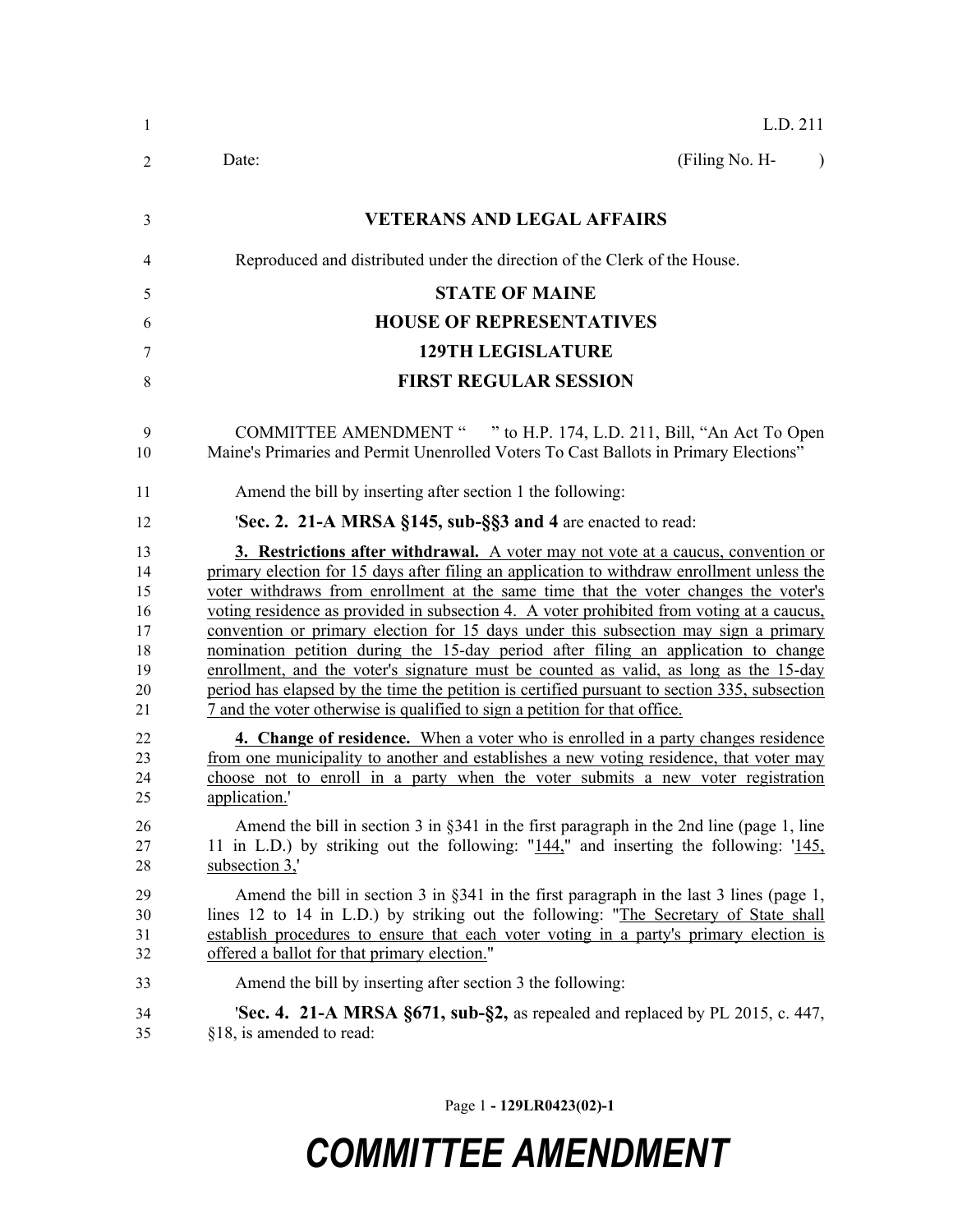**2. Name checked and ballot issued.** The election clerk in charge of the incoming voting list shall place a check mark or a horizontal line, in red ink, on the list beside the 3 voter's name, and if there is more than one party or district ballot style used at that voting place, the election clerk must shall state in a loud, clear voice the party or district ballot style that the voter must be given. The election clerk in charge of the ballots shall give the voter one ballot of each kind to which the voter is entitled, and if there is more than 7 one party or district ballot style used at that voting place, the election clerk must shall repeat the party or district ballot style being given to the voter. The voter must be given a ballot when the voter's name is checked on the incoming voting list and may not be referred to another location to obtain the ballot. A voter who will vote using the accessible voting system may not be given an official ballot, but may be given a sample ballot to use as a voting aid.

## **Sec. 5. 21-A MRSA §671, sub-§2-A** is enacted to read:

 **2-A. Primary election; party ballot announcement.** If a primary election is being conducted, the election clerks shall follow the procedures outlined in this subsection.

- A. If the voter is enrolled in a party and not disqualified from voting in that party's 17 primary election under section 144, subsection 3, the election clerk in charge of the incoming voting list shall state in a loud, clear voice the party ballot that the voter must be given. The election clerk in charge of ballots shall give the voter the party ballot and shall repeat the party ballot being given to the voter.
- B. If the voter is unenrolled but eligible to vote in a party primary under section 341, the election clerk in charge of the incoming voting list must ask the voter to identify which party's primary election ballot the voter wishes to receive. Unless the voter chooses not to vote in any party's primary election, the election clerk in charge of the incoming voting list shall state in a loud, clear voice the party ballot that the voter has requested and shall make a notation on the incoming voting list of the party ballot requested by the voter. The election clerk in charge of ballots shall give the voter the party ballot and shall repeat the party ballot being given to the voter.
- **Sec. 6. 21-A MRSA §721,** as amended by PL 2015, c. 447, §25, is further amended to read:
- **§721. Reports of registration and enrollment**

 Within 15 business days after any statewide election, the registrar shall update all information in the central voter registration system for all voters in the municipality to reflect any voter registration activity after the incoming voting list was printed for that election and up until the close of the polls on election day. The registrar shall also enter any designations of challenged ballots in the applicable voter records in the central voter registration system. The registrar shall notify the Secretary of State as soon as these tasks are complete.

 After the registrar has completed the update of the central voter registration system, as required by this section, and no later than 45 business days after the election, unless a recount has been requested pursuant to section 737-A, the clerk shall update the central voter registration system by entering voter participation history for that election and, if the election was a primary election, by identifying which party's ballot, if any, was issued

Page 2 **- 129LR0423(02)-1**

## *COMMITTEE AMENDMENT*